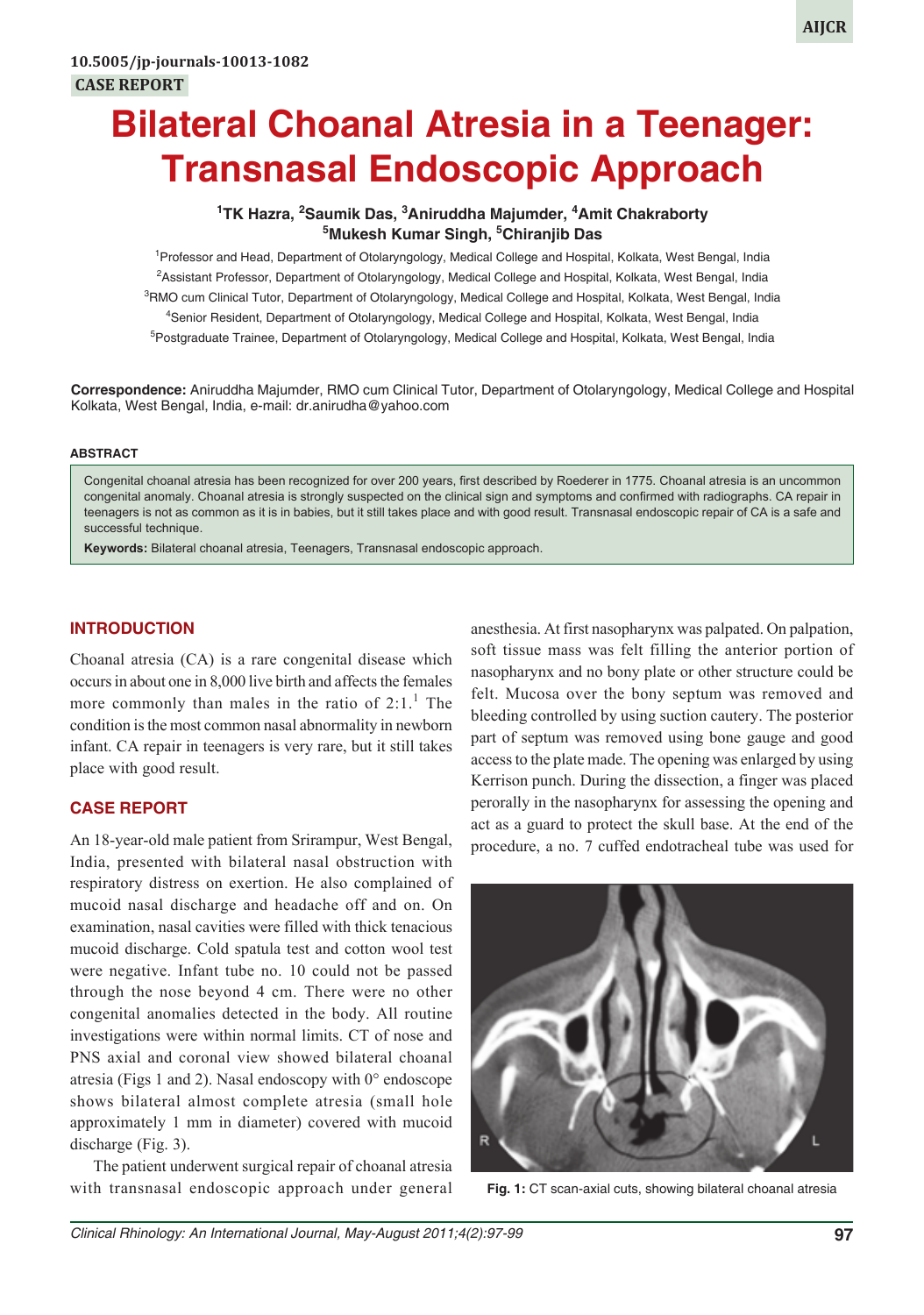

**Fig. 2:** Bilateral choanal atresia evident on coronal sections



**Fig. 3:** Endoscopic view of choanal atresia showing a pin hole opening

stenting and kept *in situ* for 6 weeks (Fig. 4). Postoperative period was uneventful, and after 6 weeks stent was removed under full aseptic precaution and choanal opening was assessed endoscopically. Choanal opening was adequate, no granulation and edema were seen around the choana. The patient was followed up endoscopically every 6 weeks. After 6 months follow-up, the patient was both subjectively and objectively much improved.

#### **DISCUSSION**

CA is a rare congenital disease which occurs in about one in 8,000 live births and affects the females more commonly than males in the ratio of 2:1.<sup>1</sup> CA is a narrowing or blockage of the nasal airway by tissue. Bilateral complete choanal atresia is incompatible with life as newborn human babies are obligatory nose breathers. CA may involve bone or membrane, obstruct one or both postnasal apertures may be complete or partial.<sup>2</sup> CA is of mixed type in 71% of cases while pure bone type is seen in 29% of cases and pure membranous type is not reported.<sup>4</sup> In our case, CA is mixed type.



**Fig. 4:** Patient with stent *in situ*

The causes of CA are unknown. It is thought to occur when the thin tissue separating the nasal and oral spaces during fetal development remains after birth. Classic theories of embryogenesis of posterior choanal atresia implicate persistence of either the nasobuccal membrane or failure of the buccopharyngeal membrane to recanalize or the presence of adhesion in the area.<sup>3</sup> Hengerer and Strome have proposed that neural crest cells may migrate into this area, which, if already abnormal, may alter the flow of neural crest cells.<sup>4</sup> Bilateral partial CA usually presents with respiratory distress which is aggravated by feeding and relieved by crying in infants. In our case, the patient is a teenager and presented with respiratory distress on exertion. It is a very unusual presentation of CA in this adult age. In this case, it was not complete atresia—a small hole around 1 mm in diameter was bilaterally present and he could manage to breath through this hole, but in case of exertion or respiratory infection he developed respiratory distress and for that his parents repeatedly consulted physician and chest specialists.

Multisystem abnormalities are usually associated—the CHARGE syndrome (colobomatous blindness, heart diseases, atresia of the choana, retarded growth, genital hyperplasia in males, ear deformities).<sup>1</sup> But in the present case, no other congenital abnormality was detected. CT is the current investigation of choice, while choanography had been the traditional method of investigation.<sup>5</sup> In our case also the CT nose and PNS in axial and coronal view showed bilateral partial mixed atresia. Surgery is the treatment of choice. Recent discussions are being centered on approaches which yield best result and least morbidity.<sup>6</sup> There are four approaches to the posterior part of nasal cavity, i.e. transnasal, transpalatal, transantral and trans-septal. Success rate with these techniques ranges from 55 to  $85\%$ <sup>1</sup>. The endoscopic transnasal repair is preferred in cases of infants and teenagers as it is quick, safe and avoids hard palate and alveolar arch growth retardation. Recent advances in endonasal endoscopic surgery have opened the way for endoscopic transnasal repair of CA as it provides excellent